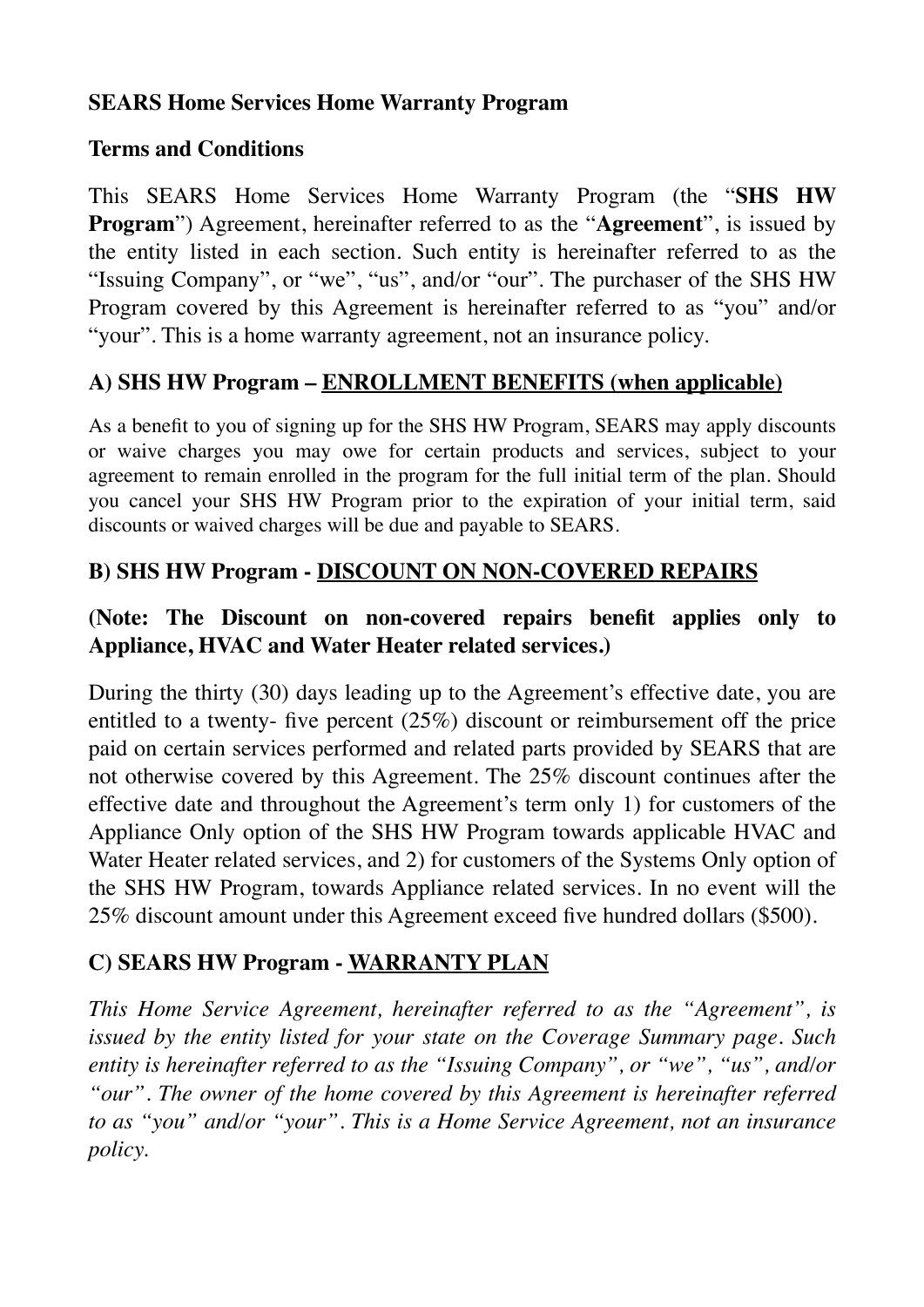This Agreement is intended to provide protection against the cost of repairing certain types of mechanical failures of specific Items in your home. **Please read the Agreement carefully. Coverage includes only certain mechanical failures of the specific Items listed as covered on your Agreement Coverage Summary and excludes all other failures and/or Items. The Agreement Coverage Summary is attached to and made a part of this Agreement.** Coverage is subject to the limitations and conditions specified in this Agreement.

**This Agreement has provisions for the use of final and binding arbitration to resolve disputes and otherwise limits the remedies available to you. Please see DISPUTE RESOLUTION section for more information about arbitration.** 

#### **I. BASIS FOR COVERAGE**

**We agree to pay the covered costs to repair or replace the Items listed as covered on your Agreement Coverage Summary ("Covered Items") if any such Covered Items become inoperable during the term of this Agreement due to mechanical failure caused by routine wear and tear, subject to the terms and conditions of this Agreement.** Determination of coverage for any claim will be made solely by us, considering, without limitation our independent service contractor's diagnosis. We reserve the right, at our option, to replace Covered Items rather than repair them. The definitions of the specific Items that may be listed on your Agreement Coverage Summary as covered, as well as other limitations on coverage and other terms and conditions, are listed below.

This Agreement covers only mechanical failures relating to the mechanical parts and components of those domestic-grade Covered Items that were in the home and in proper operating condition on the Agreement effective date. "Domesticgrade" items are those that were designed and/or designated by the manufacturer, manufactured and marketed solely for installation and use in a residential single family dwelling. "Mechanical failure" occurs when a Covered Item becomes inoperable and unable to perform its designed function, subject to the limitations and conditions set forth herein. Mechanical failure is not covered if it is due to lack of routine care and maintenance or misuse. We will cover a pre- existing mechanical failure provided the failure could not have been detected by visual inspection or simple mechanical test prior to the effective date of the Agreement. A visual inspection of the Covered Items is considered to mean the viewing of an Item to verify that it appears structurally intact and without damage or missing parts that would indicate inoperability. A simple mechanical test means the ability to turn the unit off and on verifying the Item operates without irregular sounds or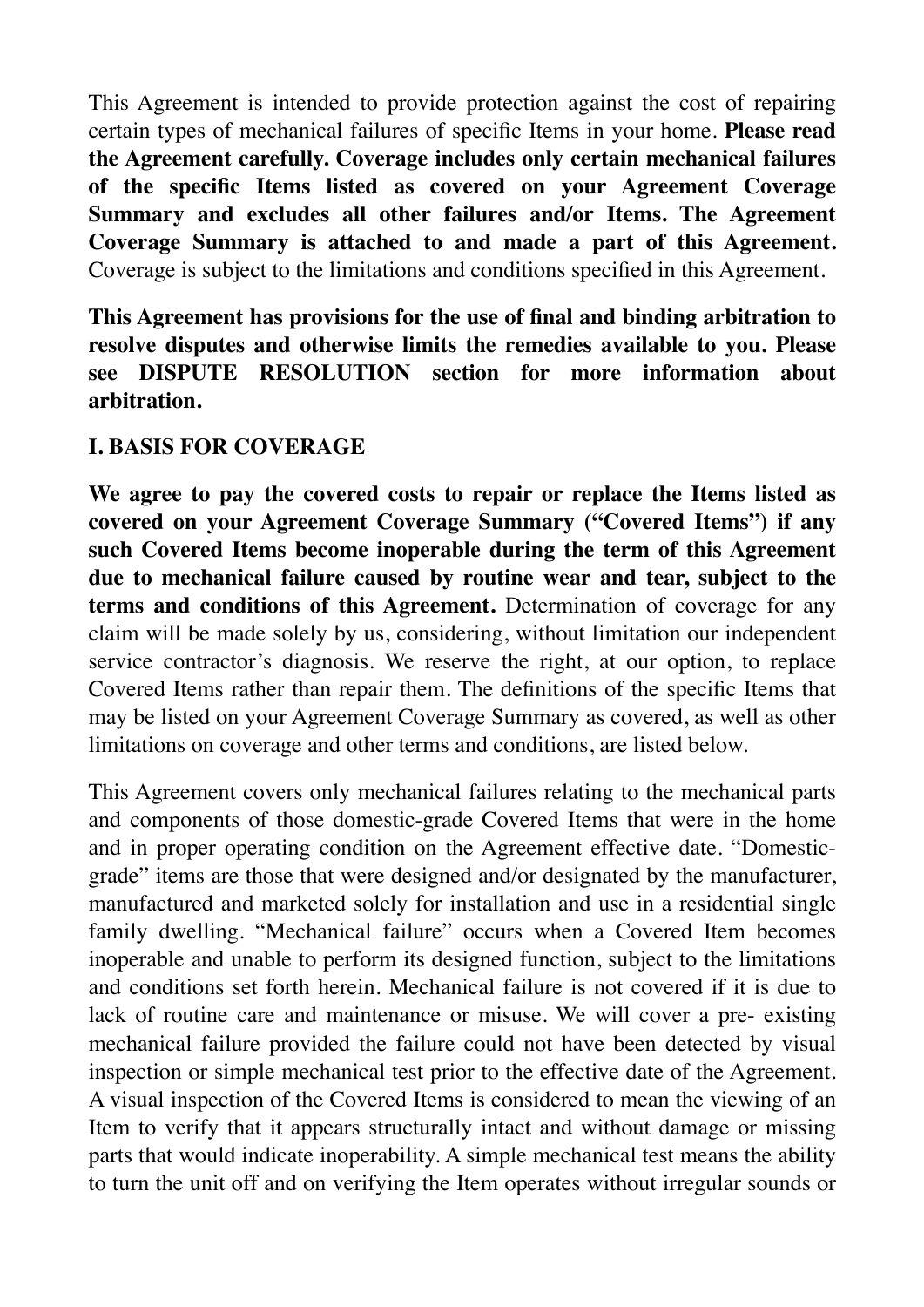smoke that may indicate a problem. In certain instances, we may require documentation from you during a claim review.

Mechanical failure of kitchen/laundry appliances, air conditioning system and heating system due to rust and corrosion is not covered, unless such failure occurs after the Agreement effective date. The Covered Items will be deemed to have been in "proper operating condition" on the Agreement effective date if it was correctly located within the home, was properly installed to code at the time of installation, was fully connected, was capable of successfully performing all operations commensurate with the manufacturer's original design intention, and did not pose any hazard to life or property. Determination of the operating condition as of Agreement effective date, and the nature of any failure, will be made by us based upon the professional opinion of our direct employees, considering, without limitation, our independent service contractor's diagnosis.

### **II. DEFINITION OF ITEMS**

This Agreement provides coverage only for those Items specifically listed as being covered on your Agreement Coverage Summary. Please refer to your Agreement Coverage Summary.

This Agreement defines precisely what mechanical systems and appliances, and which of their parts and components, are covered; only those Items specifically so described are covered, subject to the limitations and conditions herein. The Items listed in this section as "Examples of Items/Conditions Not Covered" are not meant to be all-inclusive and are provided for illustration. They do not limit our right to decline coverage for Items not on the lists and should not in any way be deemed an expansion of Items specified as Covered.

### 1. **Primary Central Air Conditioning/Cooling System**

**Description of Covered Items:** Mechanical parts and components of a centrally ducted air conditioning system or evaporative (swamp) cooler unit, as follows: accessible ductwork from the air conditioning unit to the point of attachment at registers/grills; air handler; blower fan motors; capacitors; compressors; condensers; condenser fan motors; condenser coils; evaporator coils; fan blades; refrigerant gas lines interior to the unit; internal system controls; internal wiring; motors (excludes dampers); primary/secondary condensate drain pans; refrigerant (excludes reclamation); refrigerant filter dryer; refrigerant piping (excluding interconnecting line sets and geo-thermal piping); relays; reversing valves; switches and controls; and thermostats (electronic set back units will be replaced only with standard units). We cover one (1) system with maximum of five (5) ton capacity,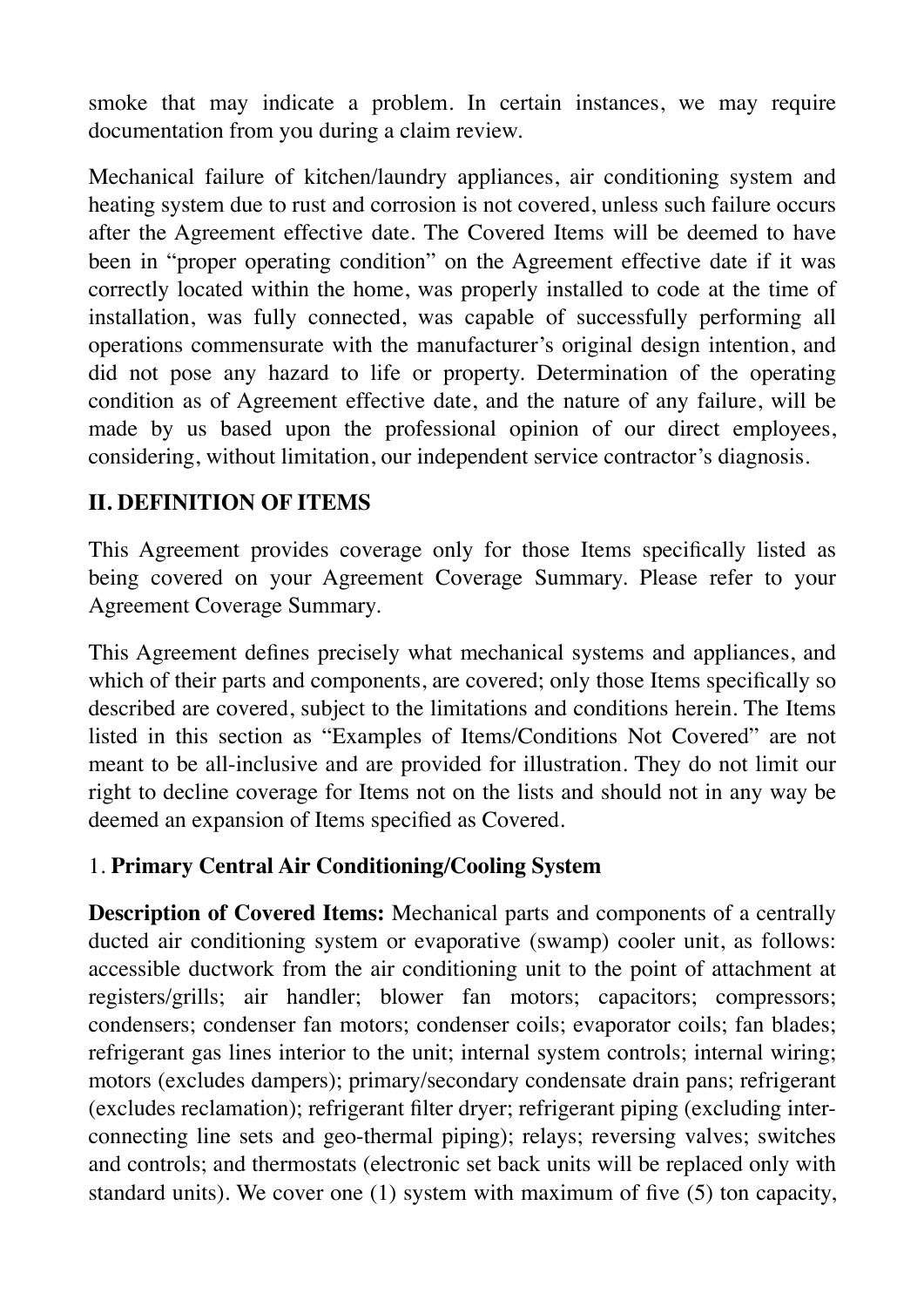and designed for single-family residential use. If the primary cooling system in the home is comprised of wall units, three (3) wall units will be covered.

**Examples of Items/Conditions Not Covered:** Primary/secondary condensate, pumps, and lines; asbestos insulated ductwork or piping; concrete encased or inaccessible ductwork; dampers; filters (including electronic/electrostatic and deionizing filter systems); fossil fuel control systems and other energy management systems and controls; geothermal piping; heat recovery unit; humidifiers; interconnecting refrigerant lines (external of the equipment); panels and/or cabinetry; registers and grills; recapture/reclaim of refrigerant; structural components; water pumps, valves and lines (external of the condenser unit); wall units (except as noted above); window units, and water cooling towers. Gas systems, including ammonia systems, and chilled water systems, are not covered.

### 2. **Primary Central Heating System**

**Description of Covered Items:** Mechanical parts and components of one (1) system, either hot water and steam heating system or centrally ducted forced air/ gas/electric heating system or electric baseboard units, if providing the primary source of heat in dwelling, as follows: accessible ductwork from covered heating unit to point of attachment to register/grill; blower fan motors; burners; controls; fan blades; heat/cool thermostats (electronic set back units will be replaced only with standard units); heat exchangers; heating elements; ignitor and pilot assemblies; internal system controls, wiring, and relays; motors (excludes dampers); and switches. Electric baseboard units are covered if they are the primary source of heating for the property. **In no event shall we be liable for claims in excess of \$1,500 in the aggregate per Agreement term, per covered property for systems that have been converted from coal-to-oil, coal-to-gas, or oil-to-gas; or for hot water or steam heating systems** including radiators, vent pipes/lines, or oil fired forced air systems.

**Examples of Items/Conditions Not Covered:** Chimneys, flues, and liners; cleaning and re-lighting of burners; concrete encased or inaccessible ductwork; concrete encased steam or radiant heating coils or lines; conditions of water flow restriction due to scale, minerals and other deposits; fossil fuel control systems and other energy management systems and controls; dampers; asbestos insulated ductwork or piping; electric baseboard heat unless primary heating system in home; filters (including electronic/electrostatic and de-ionizing filter systems);fireplaces and their respective components and gas lines; free-standing or portable heating units; fuel storage tanks, lines, and filters; gas log systems, including gas feed lines; humidifiers; inaccessible water/steam lines leading to or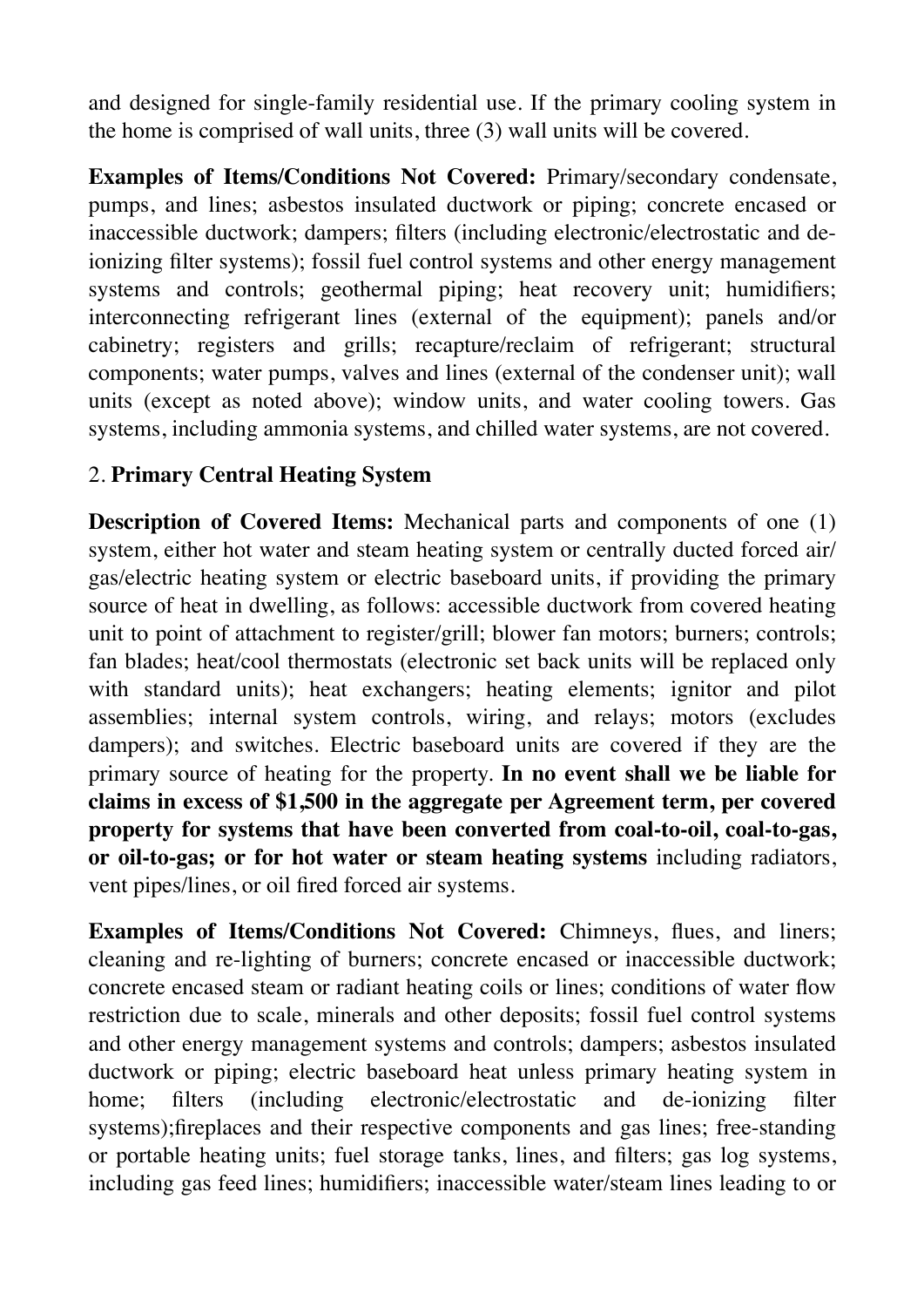from system; individual space heaters; maintenance and cleaning; panels and/or cabinetry; pressure regulators; radiant heating systems built into walls, floors or ceilings; registers and grills; secondary units; solar heating devices and components; and structural components.

## 3. **Plumbing System/Plumbing Pipes**

**Description of Covered Items:** Mechanical parts and components of the following: garbage disposal; interior hose bibs; shower and tub valves; faucets, should we choose to replace a faucet the replacement will be builder's standard; toilet tanks, bowls, and toilet mechanisms within the toilet tank. The clearing of plumbing stoppages using standard snake/auger systems, of drain, waste or vent lines up to 100 feet from point of access where accessible ground level cleanout is existing, and which can be cleared with standard cable. Request to clear the same line(s) after fourteen (14) days' time has elapsed will be considered a new claim and require a new deductible. Leaks and breaks, of water, gas, drain, waste and vent lines/pipes within the perimeter of the main foundation are also covered. We cover all toilets within the perimeter of the main foundation.

**Examples of Items/Conditions Not Covered:** All plumbing in or under the ground, foundation or slab; all piping and plumbing outside of the perimeter of the foundation; any piping or plumbing in a detached structure; bath tubs; bidets; caulking or grouting; color or purity of the water in the system; stoppage of concrete encased plumbing; any fees for locating, accessing or installing cleanouts; removal of water closets/toilets in order to clear stoppages, any fees for photo/video equipment, hydro-jetting equipment; jet or steam clearing; chemicals; stoppages caused by root invasion; stoppages caused by foreign objects, such as but not limited to, toys, bottle caps, etc; conditions of insufficient or excessive water pressure; conditions of water flow restriction due to scale, minerals and other deposits; exterior hose bibs; freeze damage; holding and pressure tanks; inaccessible plumbing; concrete encased plumbing; jet pumps; laundry tubs/sink; lawn sprinkler systems; pressure regulating devices; repair and finish of any walls, floors or ceilings where it is necessary to break through to effect repairs; septic tanks and systems in or outside of the home; sewage ejector pumps; sewer and water laterals; shower enclosures and base pans; shower heads; sinks; solar systems; sump pumps; toilet tank lids and toilet seats; water damage; water filters; water purification systems; wells and well pumps; whirlpools, spas and their respective plumbing and mechanical components.

### 4. **Jetted Bathtub**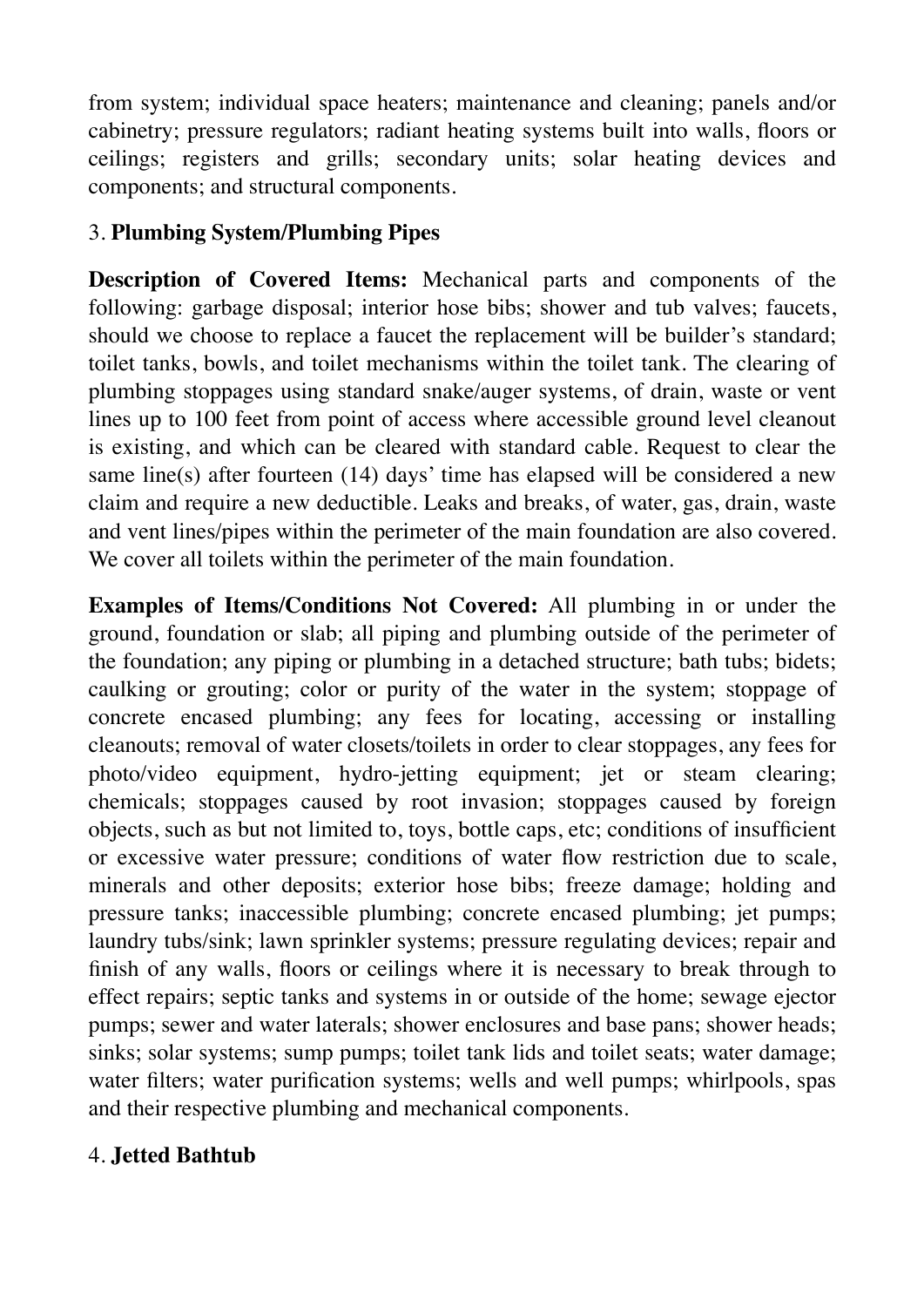**Description of Covered Items:** Mechanical parts and components affecting the proper operation of one (1) jetted bathtub, including accessible electrical controls; accessible plumbing lines; air pumps; drains; gaskets; and primary circulation pump and motor.

**Examples of Items/Conditions Not Covered: Bathtub shell; caulking and grout;** jets; conditions of water flow restriction due to scale, rust, minerals and other deposits; failures due to dry operation of equipment; gaining access to electrical, component parts, and/or piping; tiles and marble; and tub enclosure.

### 5. **Water Heater**

**Description of Covered Items:** Mechanical parts and components affecting the proper operation of one (1) water heater/tankless, including circulatory pumps and domestic hot water coils attached to boilers, but excluding solar and heat recovery units. Includes mechanical failure resulting from sediment build up.

**Examples of Items/Conditions Not Covered:** Auxiliary and secondary holding/ storage tanks; base pans; color or purity of water; flues; vent pipes/lines; insulation and insulation blankets; heat recovery units; any noise without a related mechanical failure; point of service and/or hot water dispensers; racks; straps; timers; sediment build-up; and solar heaters, including all parts and components.

### 6. **Water Softener**

**Description of Covered Items:** Mechanical parts and components affecting the proper operation of a basic single water softener unit, including central head assembly; multi-level/twin softeners; piping to and from unit(s) and system tanks.

**Examples of Items/Conditions Not Covered:** Any and all treatment, purification, odor control, iron filtration components and systems; discharge drywells; failure due to excessive water pressure or freeze damage; failures due to mineral and/or sediment; resin bed replacement and salt.

#### 7. **Electrical System**

**Description of Covered Items:** Standard mechanical parts or components located within the perimeter of the outer load bearing walls consisting of the following; ceiling fan motors and their controls (excluding transmitters and remotes); one (1) garage door opener; interior standard light switches; smoke detectors including battery and hardwire systems; main breaker or fuse panel/box receptacles and general line voltage wiring.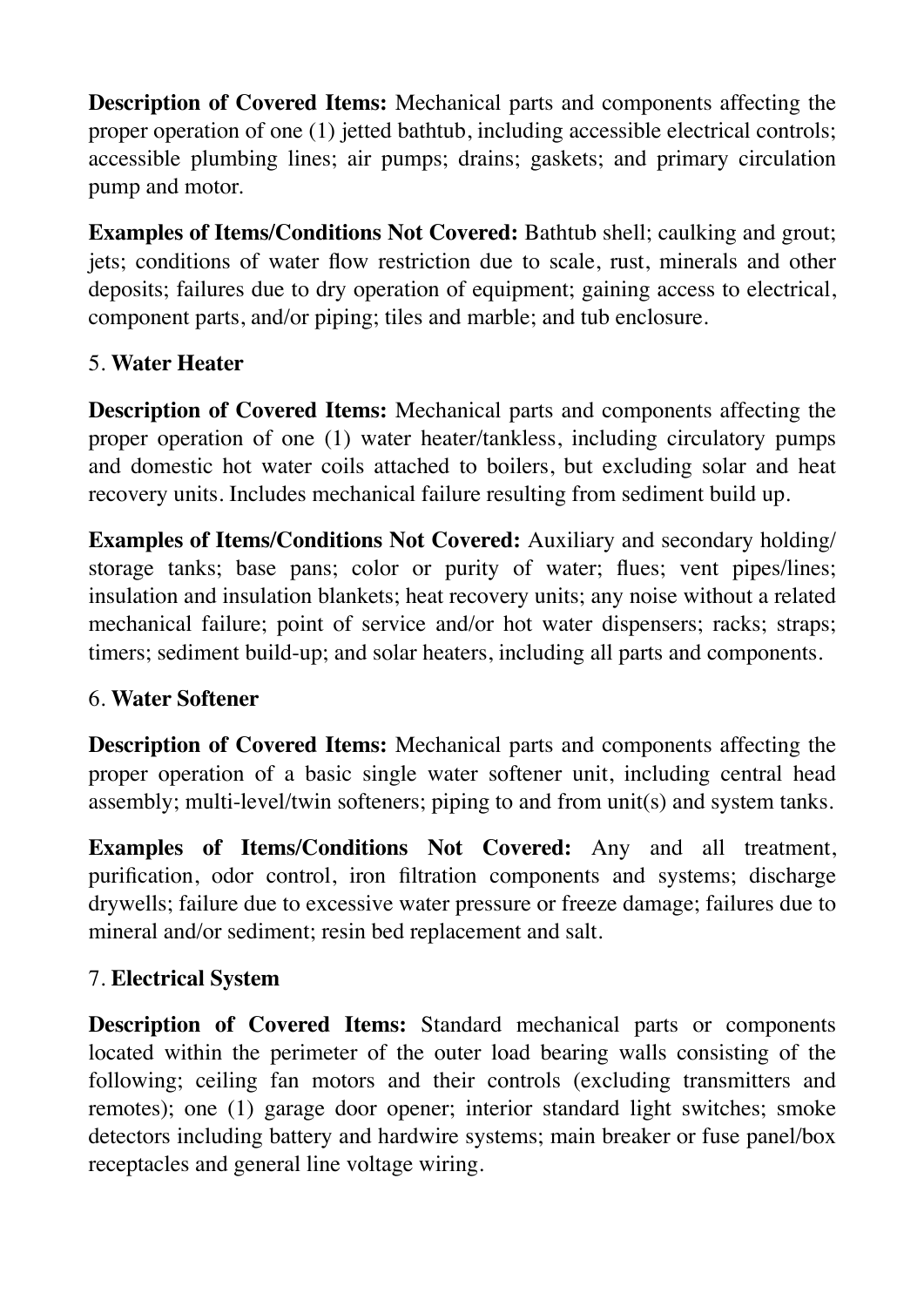**Examples of Items/Conditions Not Covered:** Attic, bathroom, and/or whole house exhaust fans; batteries; direct current (DC) wiring and systems; door bells and chimes; exterior wiring and components (except main panels mounted to exterior wall); any wiring or components servicing a detached structure; exhaust fans; fire, carbon monoxide alarm and/or detection systems and batteries; garage door assemblies including door panels, tracks, rollers, hinges, cables and springs; intercom or speaker systems; lighting fixtures; load control devices; low voltage systems including wiring and relays; sending units; service entrance cables; telephone systems; timers; touch pad assemblies; transmitters and remotes; utility meter base pans; and wall fans. Failures and conditions caused by inadequate wiring capacity, circuit overload, power failure/shortage or surge, and corrosion caused by moisture are not covered.

# **III. SERVICE**

1. **When repair or replacement services covered by this Agreement are required, call us at 1-855-256- 2467 or submit a claim through the website www.placemySEARSclaim.com. Telephone service is available twenty-four (24) hours a day, seven (7) days a week.** You must notify us immediately upon discovery of any mechanical failure, and prior to the expiration of the term of the Agreement during which the failure occurred. **If you fail to notify us of any mechanical failure prior to the expiration of the term of the Agreement during which the failure occurred, we will not be responsible for the cost of any repairs and/or replacements resulting from the mechanical failure.** 

2. We will provide you with a referral to an independent service contractor. We will use reasonable efforts to provide a referral to an independent service contractor within two (2) hours after the service request is received during normal business hours and within twenty-four (24) hours for requests received after normal business hours and on weekends or holidays. In the event we determine, at our sole discretion, that there is an emergency situation requiring expedited service, we will make reasonable efforts to expedite service. We will determine, at our sole discretion, which repairs constitute an emergency and will give consideration to covered mechanical failures that affect the habitability of the dwelling.

3. We have sole authority to select independent service contractors. All repair and/or replacement work covered by this Agreement must be performed by a preapproved independent service contractor, and all repair and replacement services must be approved by us in advance. **We are not responsible or liable for and will not cover any expenses you incur without our prior express consent, and**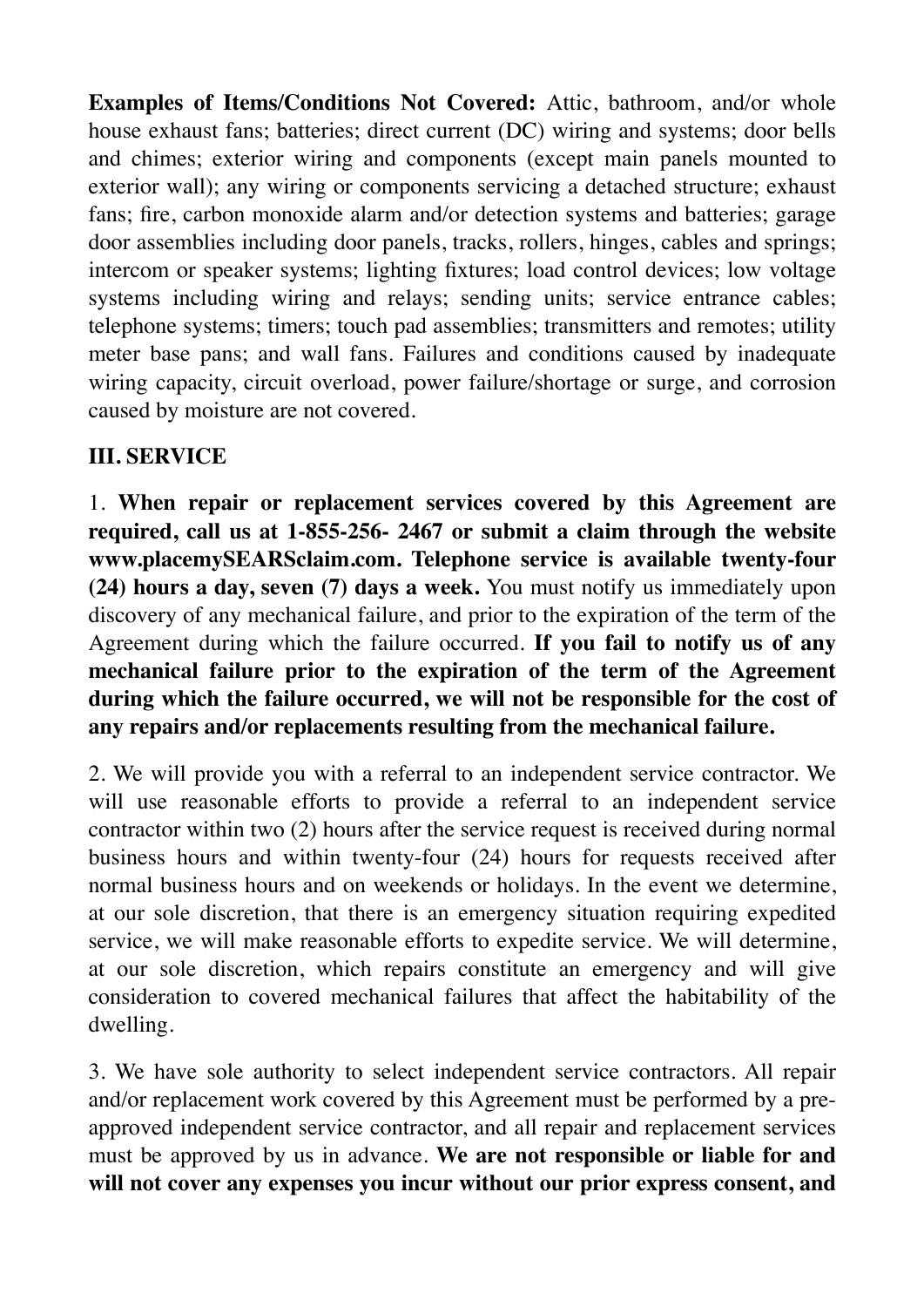**we will not reimburse you for any costs you incur associated with unauthorized repair or replacement work performed by unauthorized contractors.** 

4. **This Agreement includes a deductible charge, listed on your Agreement Coverage Summary, that you must pay per trade on each service call made towards the covered portion of any claim.** When a covered claim requires more than one trade to complete the covered repair/replacement only one deductible charge will be required. Trades include appliance, air conditioning, heating, electrical, plumbing, and any other trade specifically required to service Covered Items listed on your Agreement Coverage Summary. You are responsible for and shall pay the independent service contractor directly for the service call and for actual work performed and/or Item installed, up to the amount of the deductible at the time of visit(s), in a manner acceptable to the independent service contractor. You are responsible for and shall pay the independent service contractor for any amounts due for services performed or parts installed that are not covered under the terms, conditions and provisions of this Agreement. A service call includes, without limitation, inspecting, diagnosing, and/or performing service for the repair or replacement of a malfunctioning Item.

5. You will provide access to the covered property during normal business hours for the independent service contractor to diagnose, obtain approval for, and/or complete repairs for covered mechanical failures. You will pay us and/or our independent service contractor for any service charges and additional charges assessed by our independent service contractor resulting from your failure to provide access to the covered property and/or for missed appointments.

6. Should any building or zoning permits be necessary, you are responsible for paying for and/or obtaining these permits and the cost associated with these permits.

7. At our discretion, we may elect to replace a Covered Item rather than repair it. **The decision to replace rather than repair Covered Items is solely our option.**  Should we choose to replace a Covered Item the replacement will be the base model that meets all applicable federally mandated minimal manufacturers' standards, performs the same primary function, and has a capacity comparable to the Covered Item, when available with domestically assembled units. With respect to kitchen/laundry appliances, we will make reasonable efforts to provide replacement Covered Items having similar mechanical capabilities and/or efficiency of the original unit, when available. We are not required to provide exact match in color, dye, lot, material, type or brand, including but not limited to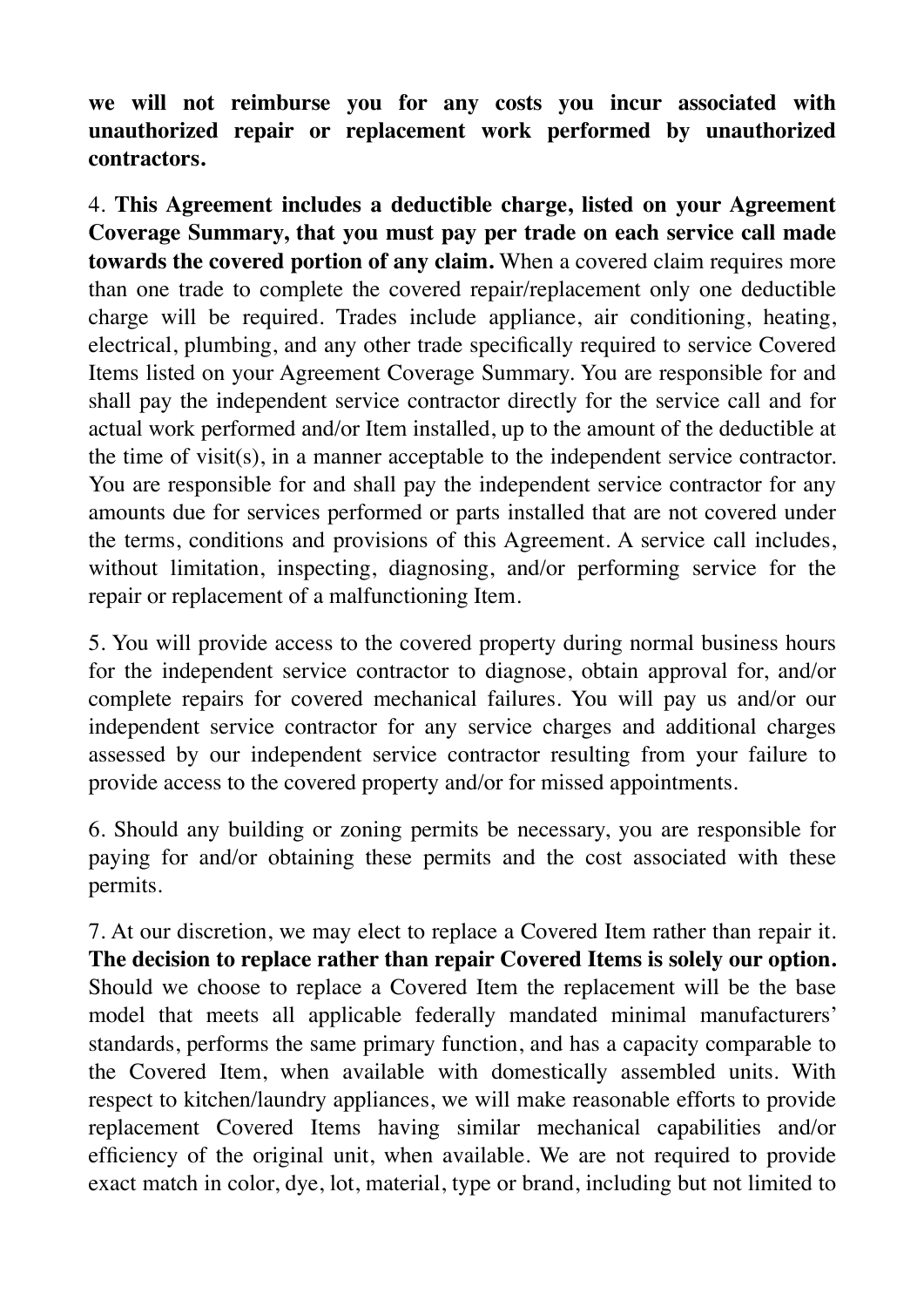professional series or ultra-premium appliances, **(see IV. General Exclusions and Limitations, Item 7.)**. When replacing systems or appliances, we will be responsible for the installation of the replacement Covered Item but not for the cost of the construction, modifications, carpentry or transitional work made necessary in order to accommodate the replacement, nor for any costs to upgrade or modify Covered Items for any reason. Should we determine to replace Covered Item and you instead choose to effect a repair, that Covered Item shall be excluded from further coverage under this Agreement and subsequent renewals.

8. At our discretion, we may give you the option to elect to receive a repair/ replacement credit or cash payment (net of deductible) in lieu of providing a repair. In such cases, the amount of such credit shall be equal to the lesser of the approved cost of repair or the estimated cost of replacement. If you elect a credit to our independent service contractor, we will pay that amount directly to the independent service contractor after the work has been completed. If you elect the cash payment, you must supply documentation supporting that the Item in question has been purchased, replaced or repaired prior to receiving the cash payment. Any replacement Item must be installed in the covered property as listed on the Agreement Summary Page. **The amount of the approved cost of repair or replacement will be established by us at our sole discretion.** We reserve the right to inspect repaired and/or replacement Items.

9. We reserve the right to obtain, at our expense, a second opinion by an independent service contractor prior to determining eligibility for coverage.

# **IV. GENERAL EXCLUSIONS AND LIMITATIONS**

1.This Agreement shall not cover any Item(s) if they are: mismatched (systems with components having capacity ratings); modified from the original manufacturer design or application; items determined to be defective by the Consumer Product Safety Commission or the manufacturer and for which either has issued, or issues, a warning or recall, or which is otherwise necessitated due to failure caused by the manufacturer's improper design, use of improper materials and/or formulas, manufacturing process or any other manufacturing defect; improperly installed; or below the slab or basement floor of the home; or located outside the perimeter of the main foundation (i.e., outside the outer load bearing walls of the structure with the exception of central air conditioning unit, main electrical panel) or unless specifically covered with optional coverage purchased for items outside the main perimeter.

2. This Agreement covers only repairs and/or replacements due to mechanical failure attributable to ordinary wear and tear. Accordingly, the Agreement does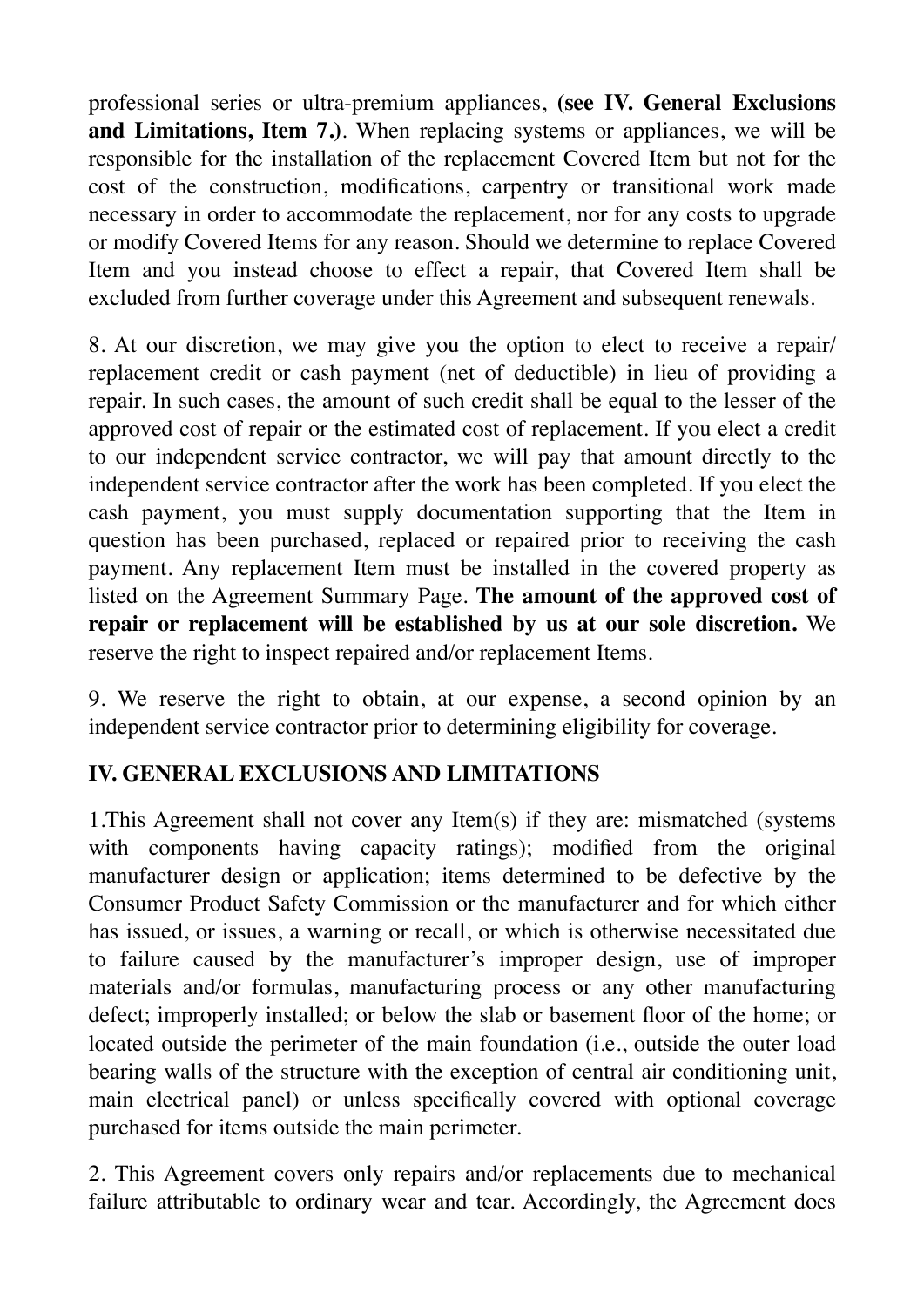not cover failures which may result from other causes, such as, without limitation: abuse, misuse or neglect; improper or insufficient maintenance; lightning strikes; missing parts; animal, pet and/or pest damage; power failure; power surge; fire; casualty; acts of God; structural and/or property damage; flood; smoke; earthquake; freeze damage; accidents; war; acts of terrorism; nuclear explosion, reaction, radiation or radioactive contamination; insurrection; riots; vandalism; or intentional destruction of property. This Agreement does not cover mechanical failures resulting directly or indirectly from or caused by mold, mildew, mycotoxins, fungus, bacteria, virus, condensation, and/or wet or dry rot regardless of the source, origin, or location and any other cause or event contributing concurrently or in any sequence to the mechanical failure.

3. This Agreement does not cover upgrading or making modifications to items due to, but not limited to the following reasons: capacity (over or undersized); dimensional or design change; conditions of insufficient or excessive water pressure; conditions of inadequate wiring capacity; circuit overload; power failure and/or surge; failure to meet building code(s); zoning requirements; utility regulations; or failure to comply with local, state or federal laws or regulations.

4. This Agreement does not cover any costs associated with construction, carpentry, or other modifications made necessary by the existing equipment or installation of different equipment. This Agreement does not cover any costs associated with any upgrades or modifications required to comply with federal, state, and local law, code, regulation, or ordinance. All such costs are your responsibility.

5. SEER (Seasonal Energy Efficiency Ratio) operational compatibility: If we elect to replace an air conditioning condenser or heat pump unit, and it becomes necessary to make a mechanical modification to the evaporator coil in order to provide operational compatibility, we agree to pay the covered costs for one (1) of the following (determination is at our sole discretion) only: expansion metering device, or coil, or air handler. This Agreement does not cover any costs associated with modifications or upgrades required to match efficiency value, rating or ratio.

6. This Agreement does not cover: fees associated with the removal and disposal of old systems, appliances, components and Items; fees or costs, including, without limitation disposal fees arising from hazardous or toxic material, asbestos, refrigerant or refrigerant reclamation.

7. This Agreement does not cover any of the following: repair or replacement of systems, appliances or components classified by the manufacturer as commercialgrade. **In no event shall we be liable for claims in excess of \$1,000 in the**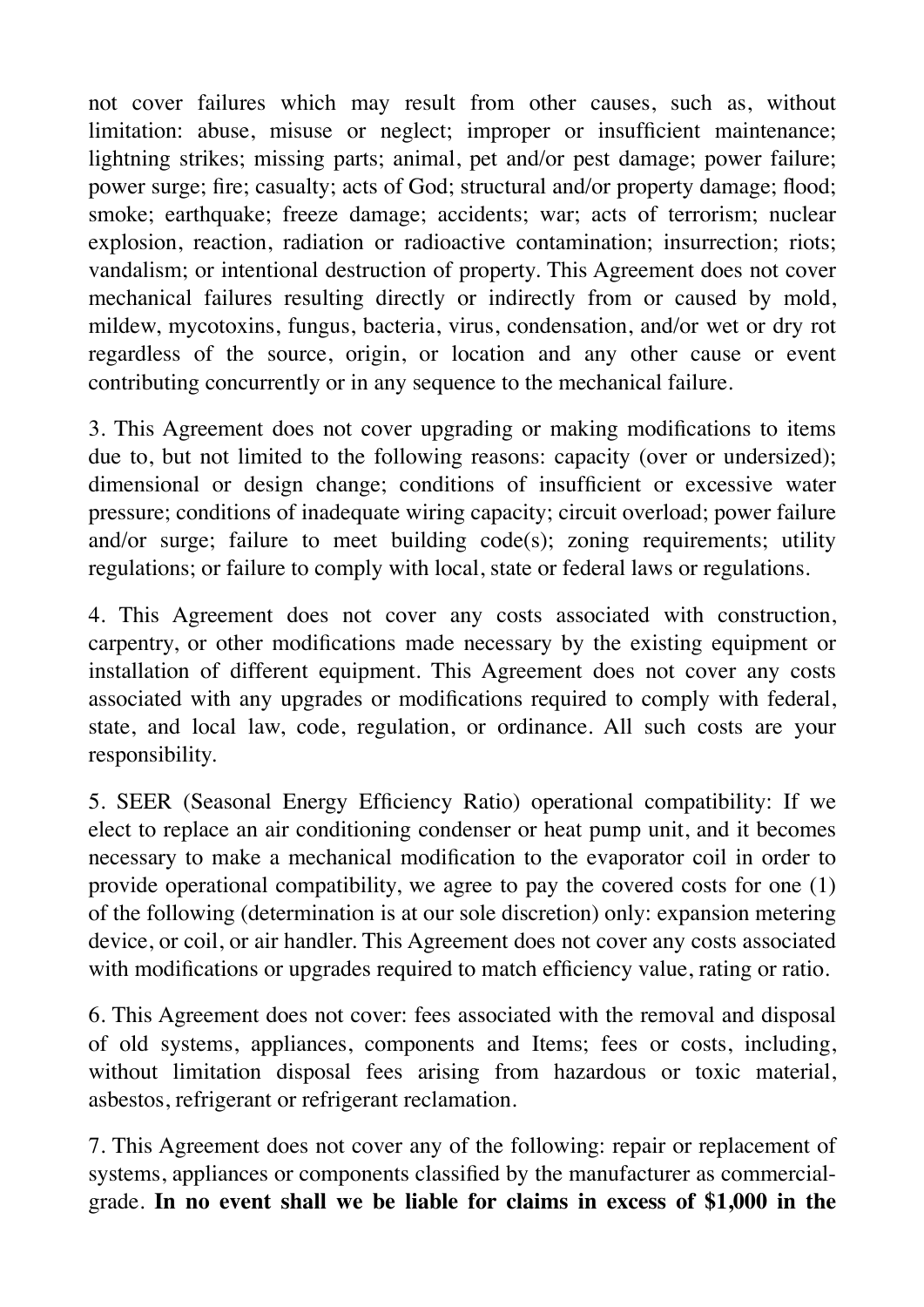**aggregate, per agreement term, per commercial-like or ultra- premium appliance** including, without limitation, brand names such as Bosch, Dacor, Delfield, Fisher & Paykel, GE Monogram Series, Jenn–Air, Meile, Sub-Zero, Thermador or Viking (individual trademarks are owned by the brand name company).

8. This Agreement does not cover (a) fees associated with use of cranes or other lifting equipment required to service any Item or system; or (b) excavation or other charges associated with gaining access to the well pump; or (c) electronic computerized energy management systems or devices, or lighting and/or appliance management systems.

9. This Agreement does not cover ductwork with the sole exception of ductwork that is exposed and readily accessible to service a mechanical failure of a covered air conditioning or heating system or item. This Agreement does not cover asbestos, insulated ductwork, concrete encased or inaccessible ductwork, crushed/ collapsed ductwork, ductwork damaged by moisture, water, pests and/or animals, insulation, registers, grills and dampers, or underground ductwork. Inaccessible ductwork refers to ductwork that is used in central heating and/or air conditioning systems that is not exposed and cannot readily be accessed for replacement or repair due to design and installation obstacles such as, but not limited to, permanent partitions, chimneys, etc., and ductwork embedded in floors, walls or ceilings.

10. This Agreement does not cover any costs incurred to gain access to a covered item, system, appliance or component in situations where there is not adequate capacity or space for serviceability caused by, but not limited to, walls, floors, ceilings, permanently installed fixtures, cabinets, snow/ice covered areas, flooded areas, or personal property. In the event it is necessary to open walls, floors, or ceilings, or to move such fixtures, cabinets, or personal property to perform a diagnosis or service, we are not responsible for restoring such openings, items, or property. This Agreement does not cover any costs associated with equipment to gain access or permit serviceability such as but not limited to scaffolding.

11. This Agreement does not cover delays or failures to provide service caused by, or related to: any of the exclusions listed herein; shortages of labor and/or materials; or any other cause beyond our reasonable control. This Agreement does not cover additional charges to access or transport materials, supplies, or independent service contractors to the covered property due to lack of or inhibited serviceability, such as but not limited to, tolls, required use of ferries or barges and/or remote locations.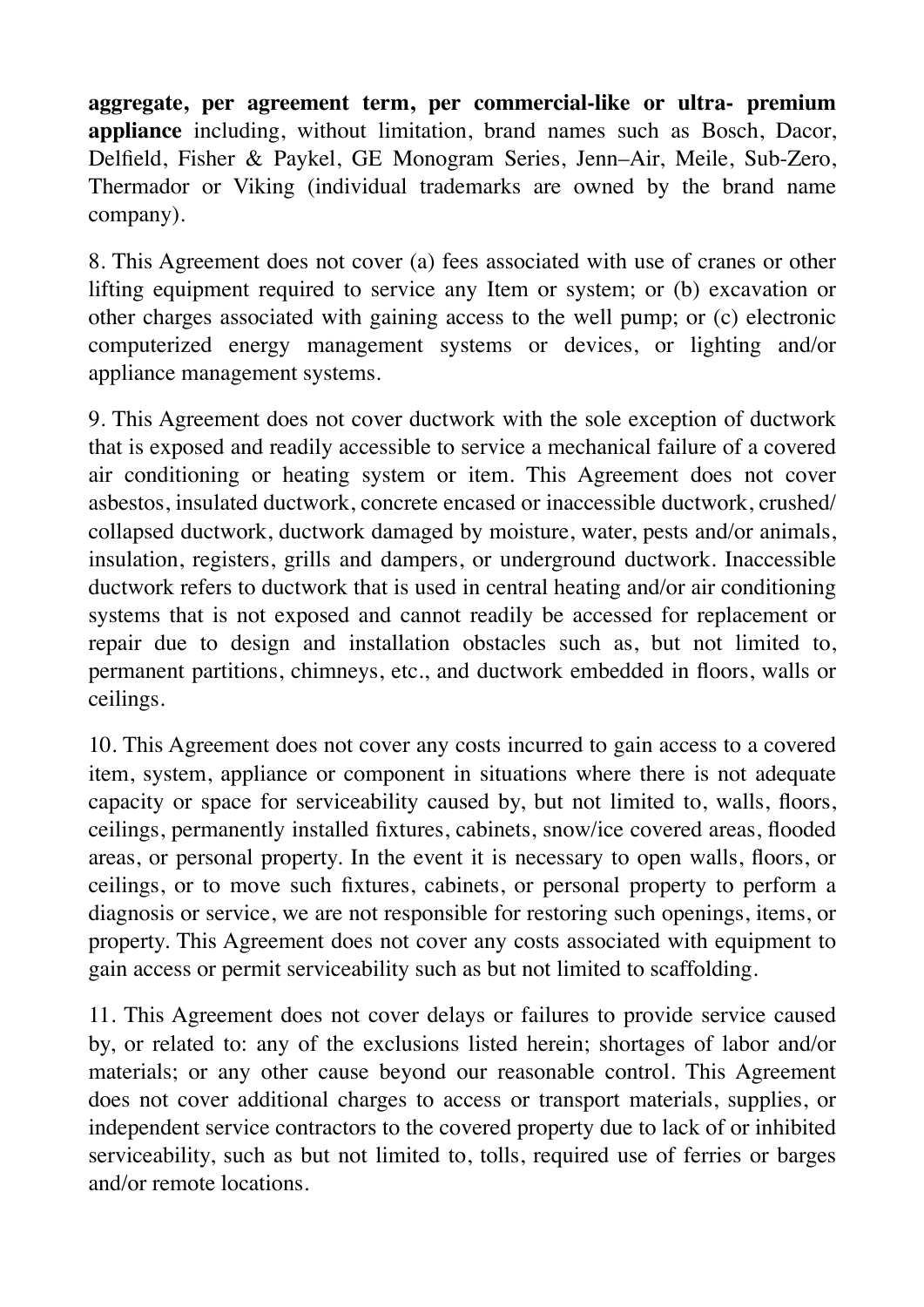12. This Agreement does not cover any incidental, consequential, special, and/or punitive damages, and you agree to waive any and all claims for such damages, arising from, resulting from and/or related to the failure of any Item or system, including, but not limited to, food spoilage, loss of income, additional living expenses, and/or any loss, damage, cost or expense directly or indirectly arising out of or resulting from, or in any manner related to mold, mildew, mycotoxins, fungus, bacteria, viruses, condensation, wet or dry rot and/or other property damage.

13 This Agreement does not cover repairs or replacements of any item covered by other insurance, warranties or guarantees, including but not limited to, manufacturer's, contractor's, builder's, distributor's, or home warranty. Our coverage is secondary to such insurance, warranties, or guarantees.

14. This Agreement does not cover any mechanical failure when the covered item or system has been repaired, modified, disabled or adjusted in any way which prevents us or our independent contractor(s) from inspecting, diagnosing and/or repairing the mechanical failure. This Agreement does not cover mechanical failure to any covered item or system that has been improperly altered, repaired, installed, modified or damaged in the course of remodeling or unauthorized repair.

15. This Agreement does not cover performance of routine maintenance. You are responsible for performing all routine maintenance and cleaning for all covered items and systems as specified and recommended by the manufacturer. You are also responsible for providing all routine maintenance for all areas in a covered property around Covered Items and/or systems to ensure that these items and/or systems are able to function properly as specified by the manufacturer.

## 16. **Subject to the limitations and exclusions in this Agreement, our maximum liability per covered claim submitted pursuant to this Agreement (i.e. a payment made as a result of a request for service due to a single mechanical failure of a single covered Item) shall not exceed \$10,000.**

17. We are not liable for any damages that result from an independent contractor's service, delay in providing service or failure to provide service. We are not liable for any incidental, consequential, special, and/or punitive damages, whether caused by negligence or any other cause, and you agree to waive any and all claims for such damages, arising from, resulting from or related to any independent service contractor's service, delay in providing service or failure to provide service, including, but not limited to, damages, resulting from delays in securing parts and/or labor, the failure of any equipment used by an independent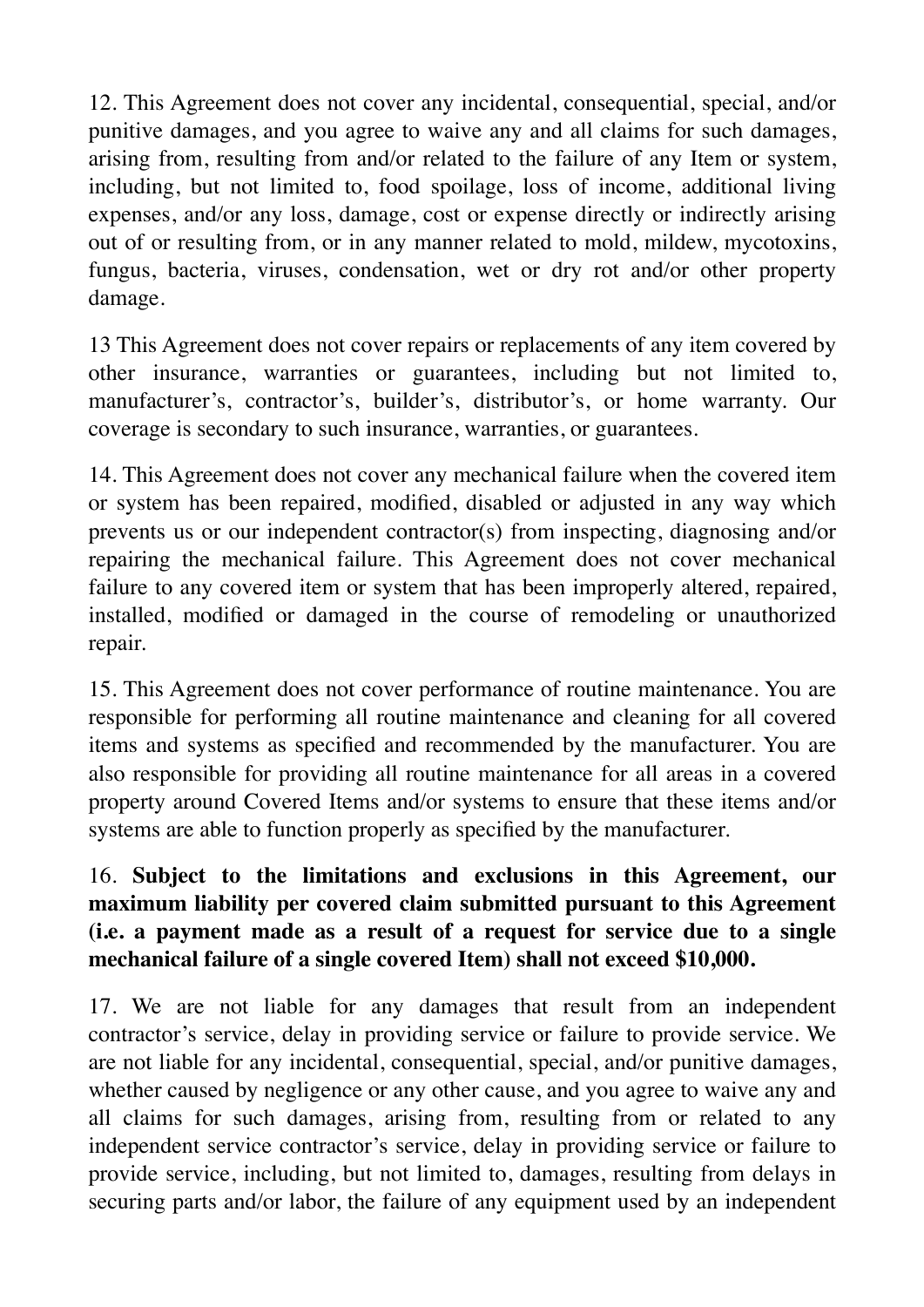service contractor, labor difficulties, and/or the negligent, tortuous and/or unlawful acts or omissions of any independent service contractor.

18. **Under any and all circumstances, our maximum liability, in the aggregate, for any and all claims submitted per term of this Agreement shall be \$50,000.** This aggregate maximum liability per term of the Agreement includes any and all covered claims made in accordance with the terms of this Agreement, as well as any and all claims, causes of action and/or rights of action, whether filed in arbitration or any court of law, for breach of contract, negligence, torts, strict liability, claims arising under any state or federal statute (to the extent such limitations are permitted by law), indemnification, contribution, and/or subrogation.

### **V. PROPERTIES ELIGIBLE FOR COVERAGE**

1. This Agreement covers a single family residence, including a condominium, townhouse or villa used solely for residential purposes. Multi-family residential income property of more than two-units is not eligible for coverage. Any dwelling used in whole or in part for commercial purposes such as, but not limited to, a day care facility, a group home (5 or more unrelated individuals cohabiting in same household) or fraternity-type house, "bed and breakfast", church or school will not be covered. Notwithstanding the exclusion of "group homes", this Agreement provides coverage under a special exception for special purpose group homes devoted to housing persons with mental and physical disabilities, as those terms are defined by the Americans with Disabilities Act at Title 42 of the United States Code Section 12102(2)(A). Homes listed or registered in any historical register, including without limitation the National Register of Historic Places are not covered. Whether or not this Agreement covers a condominium unit, mobile home, manufactured home, or multi-family property (duplex), any repairs and/or replacements are limited to the Items solely used by and located and serviceable within such single unit (unless specified otherwise). No common area Items shared by non-warranted units shall be covered by this Agreement.

2. Mobile homes constructed within ten (10) years of the effective date of the Agreement are eligible for coverage, provided they are permanently secured to the ground and, you own the land on which the mobile home is located. Mobile/ manufactured homes that are located in a division operated similar to a condominium, where maintenance is provided, are also eligible for coverage.

### **VI. CANCELLATION**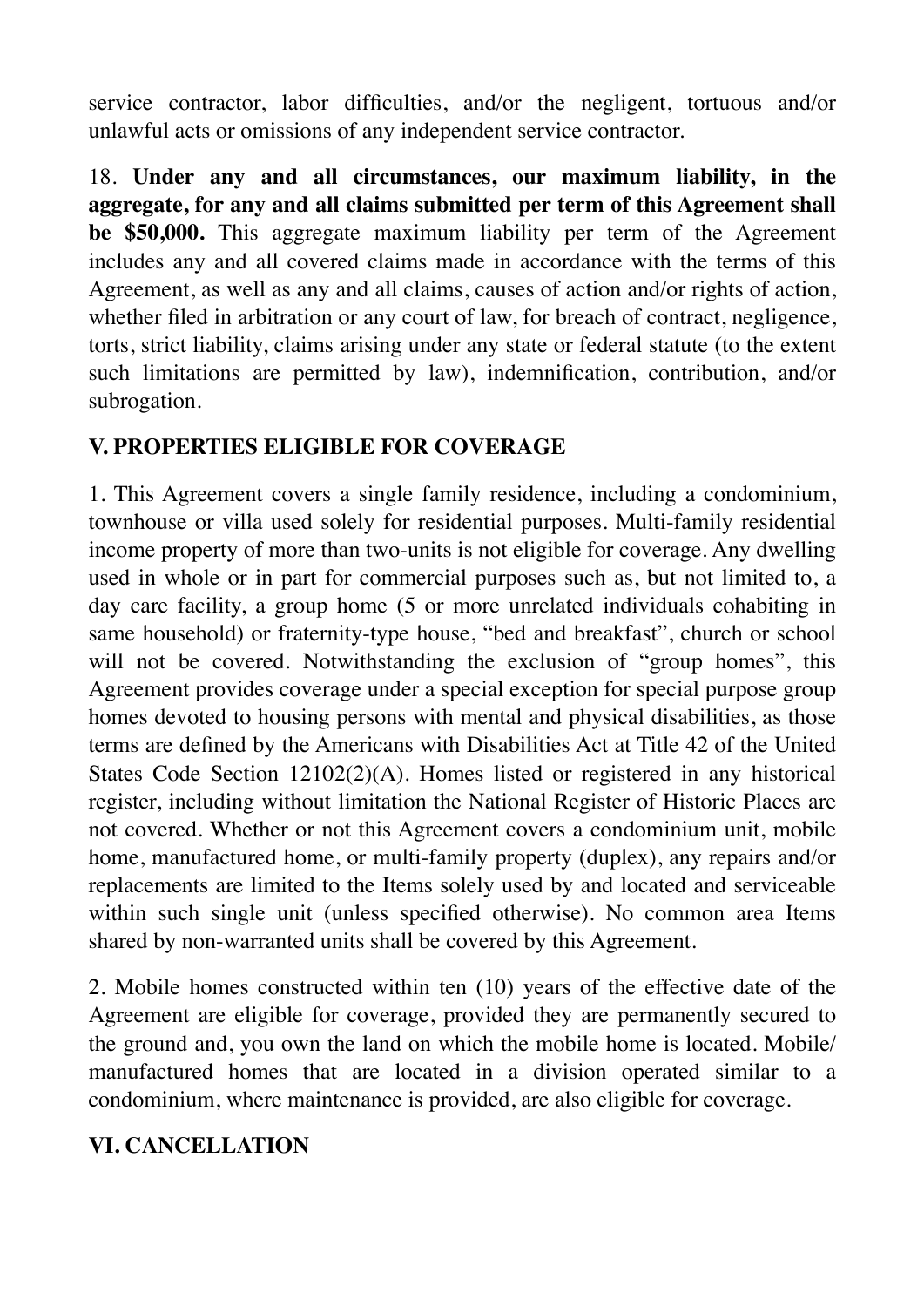1. You may void this Agreement within 30 days of the coverage effective date for a full refund of the contract fees paid if no claim has been made. The right to void this Agreement as provided in this paragraph is not transferable. A ten percent penalty per month will be added to any refund required under this paragraph, including any accrued penalties, that is not paid or credited within 30 days after termination of this Agreement pursuant to this paragraph.

2. You may cancel this Agreement within 30 days of the coverage effective date if a claim has been made, or at any time thereafter, at which time you may be entitled to a refund of unearned contract fees paid based on the short rate schedule less a processing fee of twenty-five dollars (\$25) and less the cost of any services performed pursuant to the Agreement, where permitted by law. If the refund calculation results in you owing us payment for services provided, we may bill you for the lesser of the net amount due to us or the unpaid annual term contract fee. We will bill or charge you any balance owed to us through the same mechanism as any previous installment billings, or we will direct bill you if such a mechanism is not available.

3. We may terminate this Agreement immediately, after any applicable notice provisions, for non- payment, fraud or material misrepresentation. If we terminate for fraud or material misrepresentation, this Agreement is void and we shall refund all paid contract fees if no claims have been made. If a claim has been made, we will follow normal cancellation procedures as outlined in this section.

# **VII. DISPUTE RESOLUTION**

1. **ARBITRATION:** All disputes, controversies or claims of any sort, arising out of or in any way relating to this Agreement, its negotiation, and the Services provided pursuant to it, whether based in contract, tort, regulation, or any other legal or equitable theory (collectively "Disputes"), shall be resolved at the consumer's choice by settlement or final and binding arbitration or in and through a small claims court having jurisdiction over such Disputes. Arbitration shall be conducted within the geographical limits of the applicable federal district court where the Covered Property is located, or such other location upon which both parties mutually agree. The Commercial Arbitration Rules and Supplementary Procedures for Consumer-Related Disputes of the American Arbitration Association (the "Arbitration Rules") in effect at the time arbitration is demanded by either party shall govern the arbitration proceeding and the selection of one neutral arbitrator to preside over the proceeding. The arbitrator is empowered to decide all Disputes and all questions related to the enforceability and scope of these Dispute Resolution provisions, including but not limited to the validity,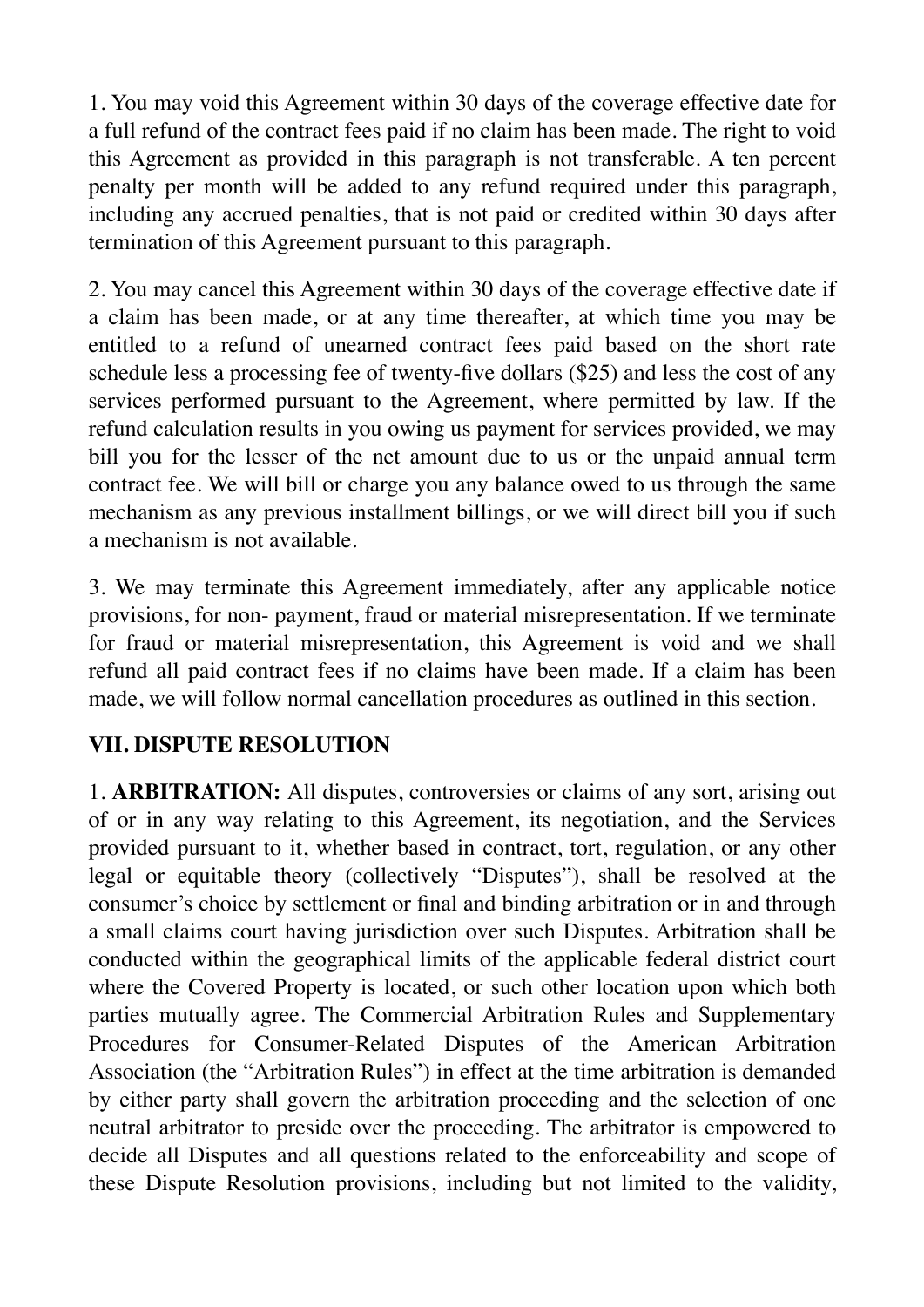interpretation and applicability of these Dispute Resolution Provisions. Additionally, this transaction involves interstate commerce, and these Dispute Resolution provisions shall be governed by the Federal Arbitration Act, as amended (9 USC 1). No arbitration may proceed on a class or representative basis, and the arbitrator may not consolidate any arbitration proceeding governed by these Dispute Resolution Provisions with any other person's arbitration proceeding, and may not otherwise preside over any form of a representative or class proceeding. Under the Arbitration Rules, although each party is required to pay certain administrative and arbitrator fees, the amount the consumer may be required to pay is limited. Each party to arbitration is responsible for its own attorney's fees, if the party chooses to be represented by an attorney.

2. **CLASS ACTION AND JURY TRIAL WAIVER:** Each party to this Agreement may bring a Dispute against the other only in its individual capacity and not as a plaintiff or class member in any purported class or representative proceeding. Each party gives up or waives any right it may have to have any Disputes between them resolved by a jury.

# **VIII. OTHER CONDITIONS**

1. **Term.** Coverage under this Agreement commences on the effective date specified on the Agreement Coverage Summary. This Home Service Agreement expires one (1) year from Agreement effective date, unless renewed.

2. **Renewal.** This Agreement will automatically renew at the option of the Issuing Company and where permitted by state law, for successive one (1) year periods, unless cancelled by you or us in accordance with the cancellation provisions. You will be notified of any rate and/or coverage changes not less than thirty (30) days prior to the expiration of the Agreement.

3. **Assignment.** In the event of assignment or transfer of title of the covered property, this Agreement may be assigned and/or transferred at our option, where permitted by state law and when the applicable fee has been paid. We reserve the right to charge a transfer fee not to exceed \$25.

4. **Installment Billing.** In certain cases you may be permitted, at our sole and exclusive discretion, to pay for your coverage on an installment basis. Should you suffer a mechanical failure covered by this Agreement at a time when there are unpaid installments due from you, whether or not such payments are due or overdue, we reserve the right to deduct all or any portion of any unpaid amounts from the amount of loss covered by this Agreement for such incident, or to require payment of the entire remaining unpaid balances prior to covering the loss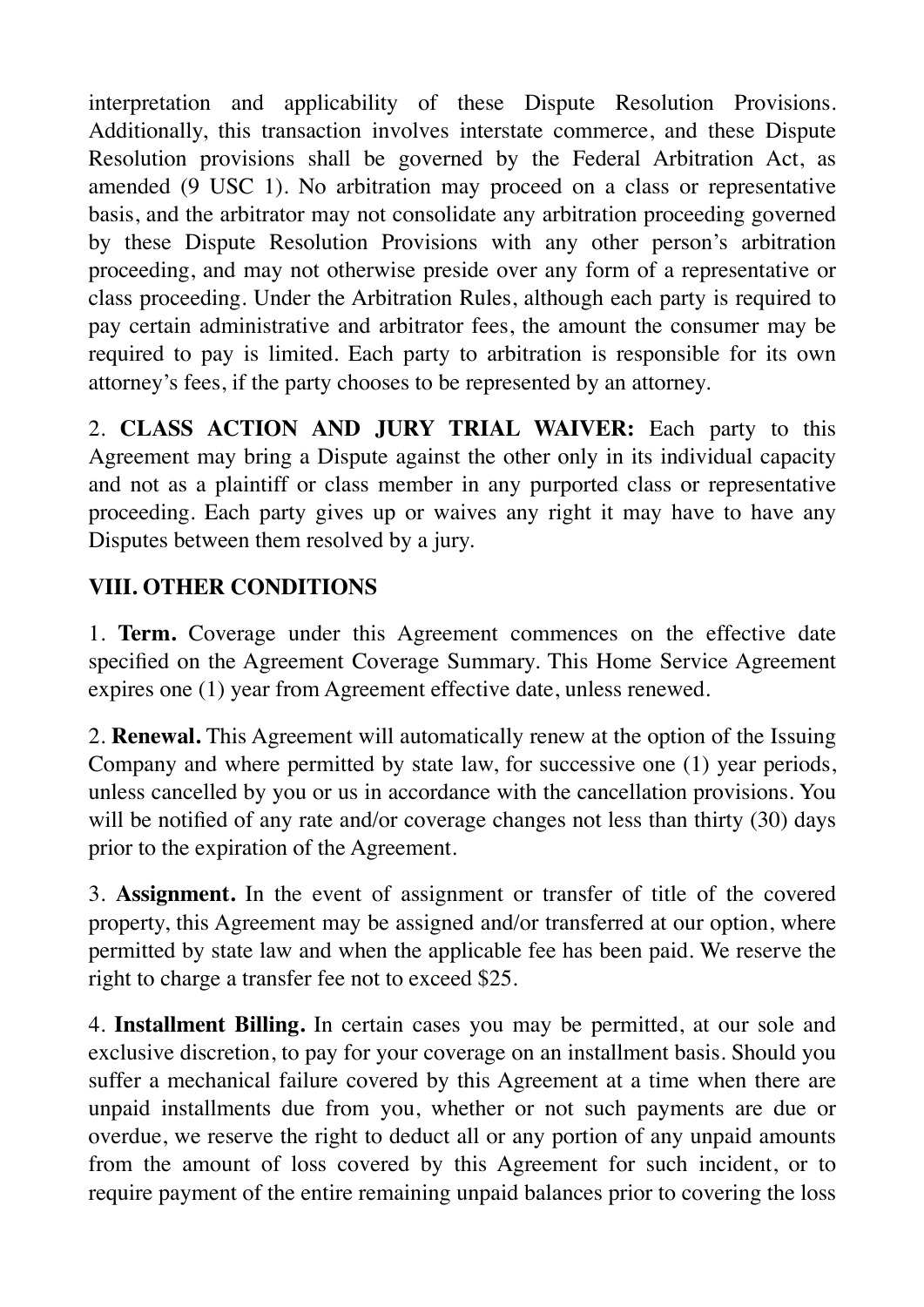for you as we deem necessary or desirable. Our failure to exercise any such right on one occasion shall not be deemed a waiver of such right on other occasions.

5. **Waiver.** Should we waive any of our contractual rights; such waiver will not constitute a future waiver of said rights.

6. **Disclosure.** The price of the Agreement includes the full amount of all fees due and payable as well as the costs of processing and administration for the Issuing Company and its agents where allowable by law. Any applicable state or local sales taxes are in addition to the price of the Agreement.

7. **Severability.** If any provision of this Agreement is determined to be invalid or unenforceable, in whole or in part, by any rule of law or public policy, all other conditions and provisions of this Agreement shall nevertheless remain in full force and effect.

8. **Entire Agreement.** This Agreement constitutes the entire agreement of the parties hereto with respect to the subject matter hereof, and supersedes all prior agreement and understandings of the parties hereto, oral or written, with respect to the subject matter hereof. Except as provided herein, all other warranties, expressed or implied, are hereby disclaimed.

9. **Issuing Company.** This Agreement is issued by HomeSure Services, Inc., except in the following states where it is issued by the identified entity: in Alabama, Arizona, Florida, Illinois, Iowa, Louisiana, Massachusetts, Nevada, New Hampshire, New Mexico, New York, North Carolina, Oklahoma, South Carolina, Texas, Utah, Vermont, Washington, Wisconsin and Wyoming by HomeSure of America, Inc.; in California by HomeSure Protection of California, Inc.; and in Virginia and Oregon by HomeSure of Virginia, Inc. Services are provided by independent tradespeople/contractors. OR CCB# 202158

10. **Corporate/Administrative Office.** 1625 NW 136 Avenue, Suite 200, Fort Lauderdale, FL 33323; 954- 835-1900.

SRSH02 07/16-S

### **Optional Coverage**

1. **Well Pump System** (Optional Coverage Only, requires an additional fee)

**Description of Covered Items:** Mechanical components and parts of one (1) submersible or above ground well pump utilized as the sole source of water supply only for the main dwelling, excluding irrigation system, as follows: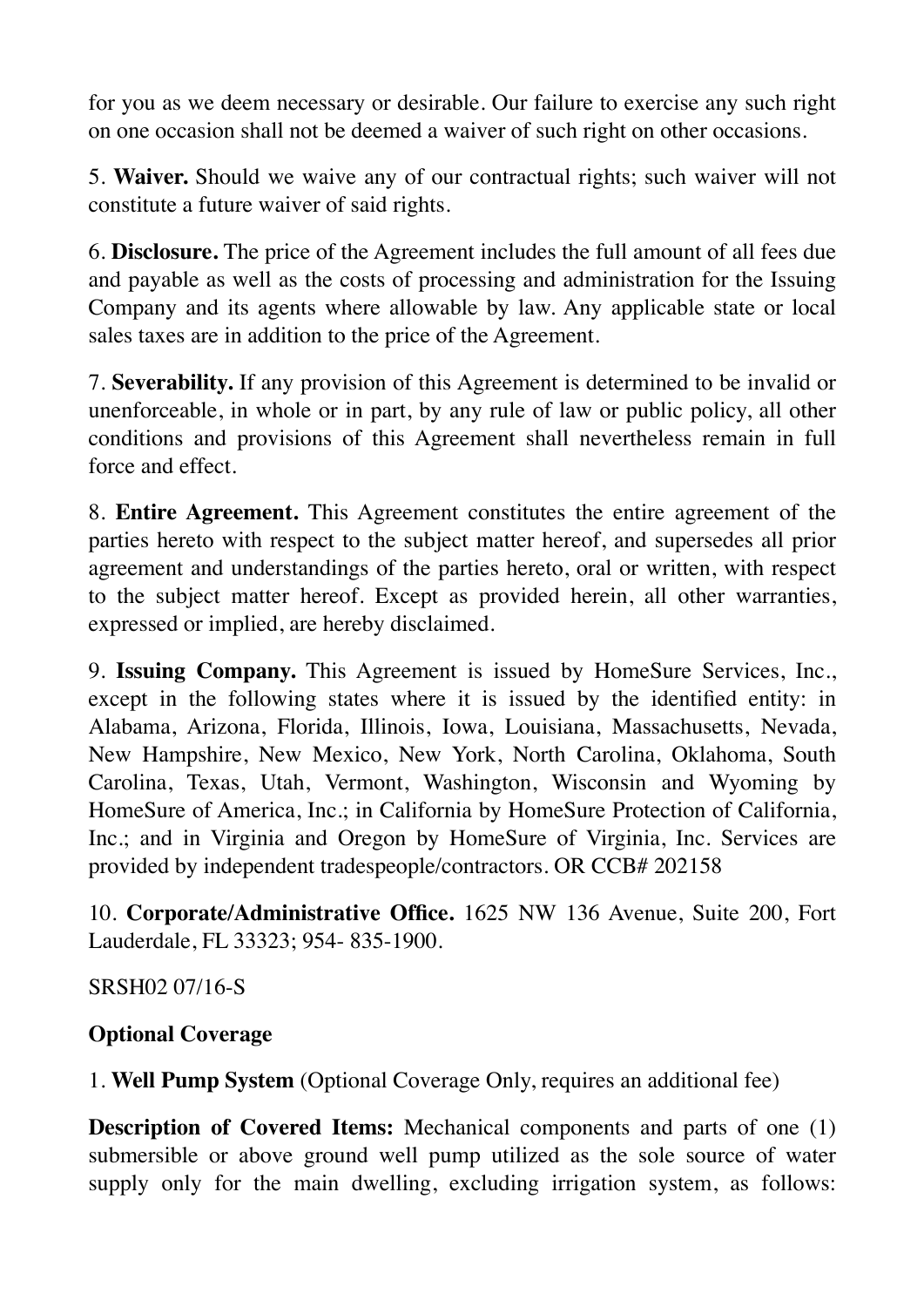controls; impellers; motor; pump; seals. For units that also supply water for use outside the main dwelling, only the capacity required to supply water to the main dwelling, excluding irrigation system, is covered.

**Examples of Items/Conditions Not Covered:** Contamination or lack of water; excavation or other charges necessary to gain access to, or to remove, or to reset the pump; failure attributed to well impurity; joint wells; piping and electrical lines leading to and from the unit; pressure, holding or storage tank(s); re-drilling of wells; auxiliary, secondary or booster pumps; and well casings.

2. **Septic Tank/Septic Tank Pumping** (Optional Coverage Only, requires an additional fee)

**Description of Covered Items:** This plan covers the mechanical parts and components of one (1) sewage ejector pump (located within the perimeter of the main foundation). The clearing of stoppages within the connecting waste line (leading from the house to the primary septic tank ) which are attributable to normal wear and tear and can be accessed through an existing clean out without excavation. In the event the septic tank needs to be pumped or replaced, you may be responsible for locating an independent contractor to perform the necessary repairs or replacement. **In no event shall we be liable for claims in excess of \$500 to pump the septic tank or \$1000 to replace the septic tank, per agreement term.** 

**Examples of Items/Conditions Not Covered:** Broken or collapsed sewer lines; tile fields; leach beds; leach lines; lateral lines; insufficient capacity; seepage pits; cesspools and sewage ejector pumps not associated with the septic system. We do not cover the cost associated with locating or gaining access to the septic tank or sewer hook-ups nor do we cover the cost of installing cleanouts or hook ups if they do not already exist; disposal of waste; chemical treatments of the septic tank or sewer lines, stoppages caused by root invasion and/or stoppages caused by foreign objects, such as but not limited to, toys and bottle caps.

3. **Standalone Freezer** (Optional Coverage Only, requires an additional fee)

Description of Covered Items: Mechanical parts and components of one (1) standalone freezer as follows: compressor; condensers; defrost heaters; electronic components; evaporators; fan motors; hinges; ice maker; motors; power cords; solid state control boards; switches and relays; thermostats; touch pads.

**Examples of Items/Conditions Not Covered:** Automatic deodorizers; commercial units; doors; door cables; door glass; door seals; drawers; drip pans;